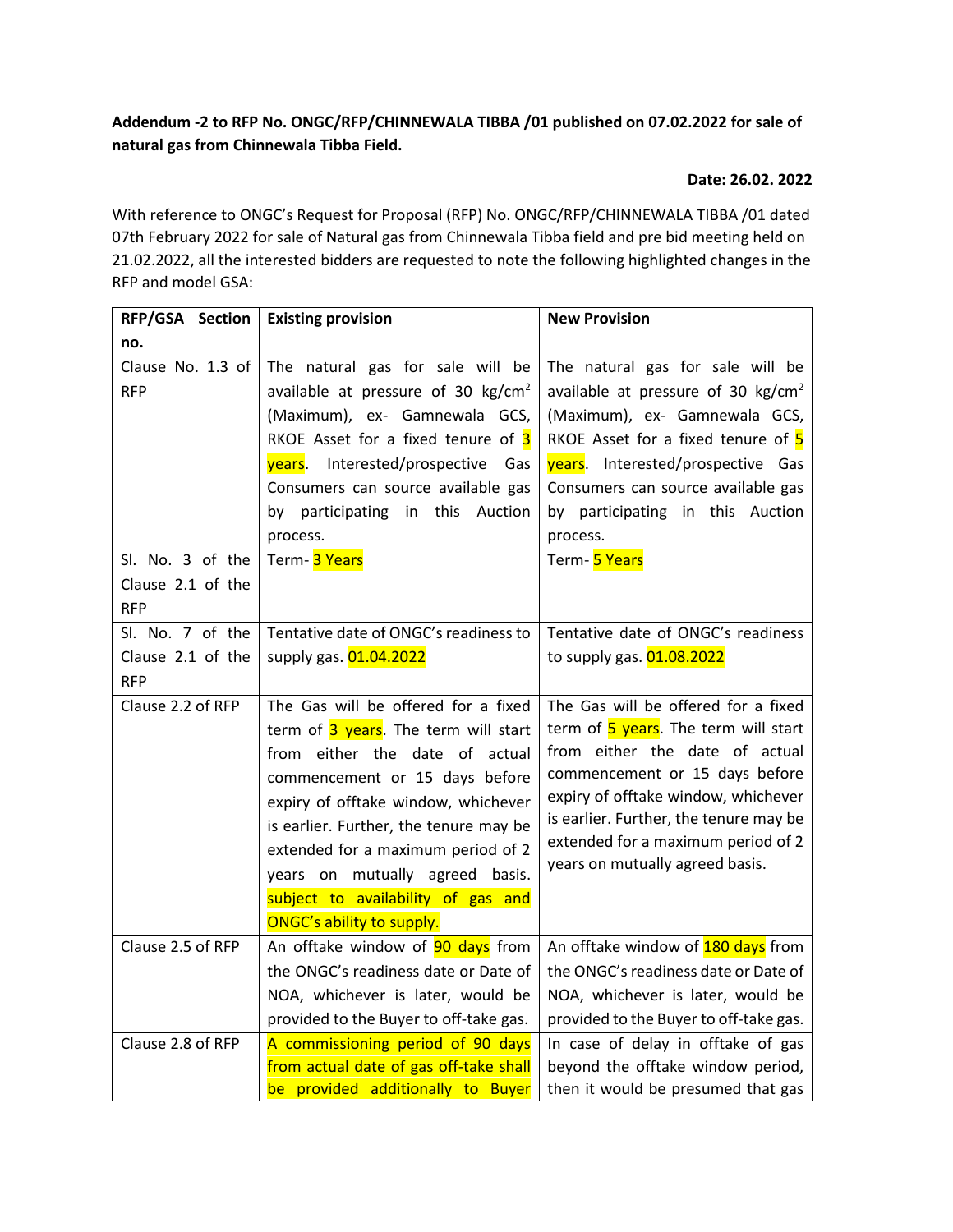|                                | <b>Minimum</b><br><b>b</b> which<br>the<br>during<br>Guaranteed Off-take (MGO) shall be<br>kept on the Buyer's nomination.<br>Provided that the Buyer's nomination<br>cannot be less than 50% of minimum<br>contracted<br>quantity during this<br>commissioning period. In case of<br>delay in offtake of gas beyond the<br>offtake window period, then it would<br>be presumed that gas offtake has<br>commenced and ONGC would recover<br>the MGO in line with the provisions of<br>GSA Article No. 05 and 14.                                                  | offtake has commenced and ONGC<br>would recover the MGO in line with<br>the provisions of GSA Article No. 05<br>and 14.                                                                                                                                                                                                                                                                                                                                                                                                                                                   |
|--------------------------------|-------------------------------------------------------------------------------------------------------------------------------------------------------------------------------------------------------------------------------------------------------------------------------------------------------------------------------------------------------------------------------------------------------------------------------------------------------------------------------------------------------------------------------------------------------------------|---------------------------------------------------------------------------------------------------------------------------------------------------------------------------------------------------------------------------------------------------------------------------------------------------------------------------------------------------------------------------------------------------------------------------------------------------------------------------------------------------------------------------------------------------------------------------|
| Clause 2.9 of RFP              | In case gas supply starts within the<br>off-take window period, the off-take<br>window<br>period<br>will<br>end<br>and<br>thereafter the Commissioning period<br>will be presumed to be commenced<br>from actual date of gas supply. In case<br>the gas supply does not commence<br>within the commissioning period of 90<br>days l<br>due<br>solely<br><u>to</u><br>reasons<br>attributable to Buyer, then on expiry<br>of commissioning period,<br><b>ONGC</b><br>reserve the right to cancel the<br>allocation.                                                | In case the Buyer doesn't start gas<br>offtake during next 30 days post<br>expiry of offtake window period,<br>then ONGC reserve the right to<br>cancel the allocation.                                                                                                                                                                                                                                                                                                                                                                                                   |
| Article no. 1.23 of<br>the GSA | "Offtake Window" means a period of<br>90 days, from <the ongc's<br="">readiness date or Date of NOA,<br/>whichever is later&gt;, which would be<br/>provided to the Buyer to start off-take<br/>of gas. During the offtake window,<br/>Seller and Buyer may mutually agree<br/>for a start date for gas offtake. During<br/>such period, Seller shall have no<br/>obligation to supply Gas (or liability<br/>for failure to supply Gas) and Buyer<br/>shall have no obligation to take Gas<br/>(or liability for failure to take Gas)<br/>under Article 06.</the> | "Offtake Window" means a period of<br>180 days, from _____ <the ongc's<br="">readiness date or Date of NOA,<br/>whichever is later&gt;, which would be<br/>provided to the Buyer to start off-<br/>take of gas. During the offtake<br/>window, Seller and Buyer may<br/>mutually agree for a start date for gas<br/>offtake. During such period, Seller<br/>shall have no obligation to supply Gas<br/>(or liability for failure to supply Gas)<br/>and Buyer shall have no obligation to<br/>take Gas (or liability for failure to<br/>take Gas) under Article 06.</the> |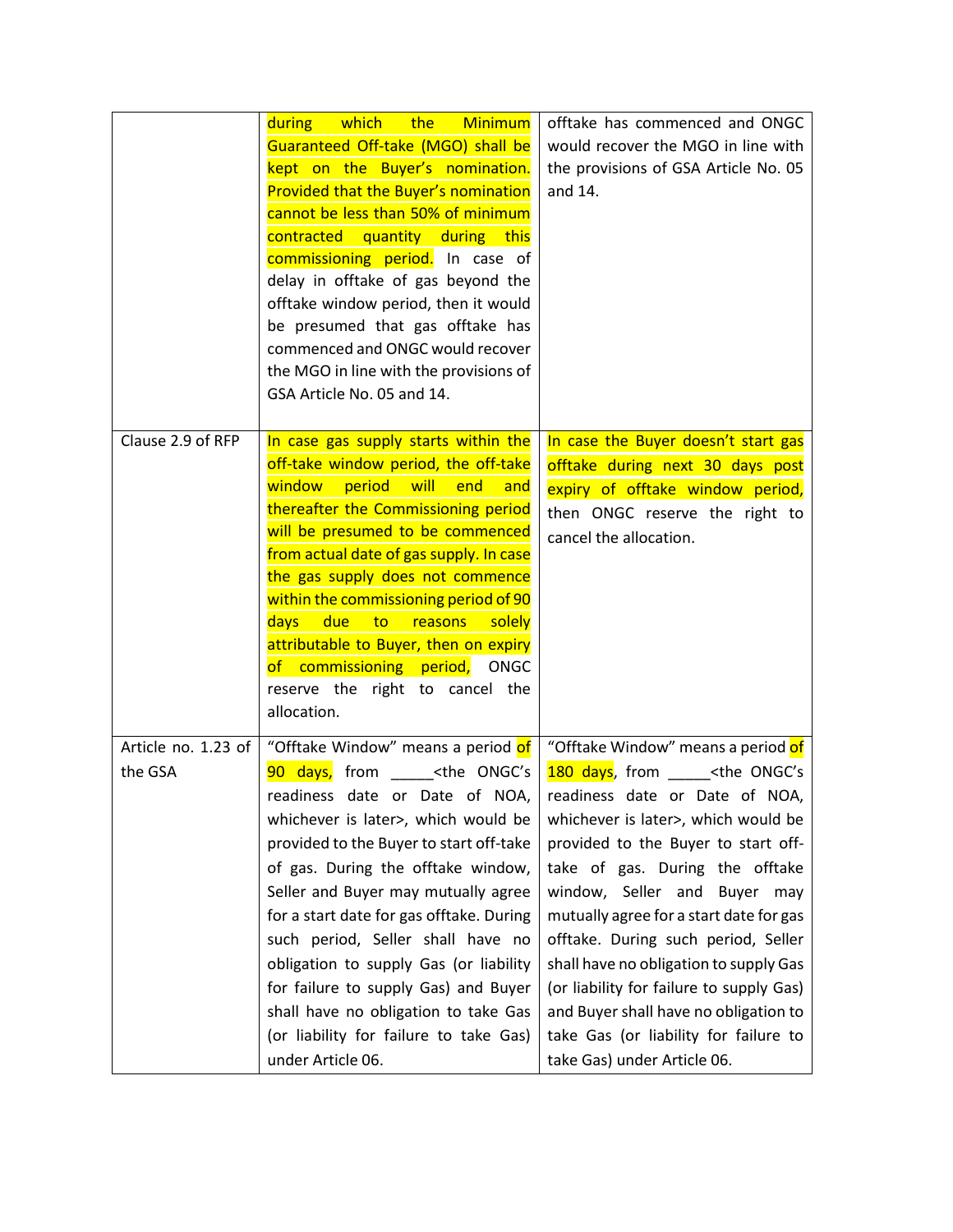| Article no. 2.02 of  | BUYER shall make arrangement for                  | BUYER shall make arrangement for                                      |
|----------------------|---------------------------------------------------|-----------------------------------------------------------------------|
| the GSA              | from<br>ONGC's<br>receiving<br>Gas                | receiving<br>from<br>ONGC's<br>Gas                                    |
|                      | installation to their factory/premises            | installation to their factory/premises                                |
|                      | within the offtake window of 90                   | within the offtake window of 180                                      |
|                      | (Ninety) days from the date of ONGC               | (One Hundred and Eighty) days from                                    |
|                      | readiness or NOA, whichever is later.             | the date of ONGC readiness or NOA,                                    |
|                      |                                                   | whichever is later.                                                   |
| Article 5.04<br>and  | Commissioning period of Ninety (90)               | Seller shall prepare and provide to                                   |
| related<br>sub       | days shall be provided to the Buyer,              | Buyer a firm monthly quantity of                                      |
| articles (5.04.01 to | which would start from the date of                | Seller's Gas at Delivery Point based                                  |
| 5.04.04) of GSA      | actual commencement of gas supply.                | on Seller's Production plan. Prior to                                 |
|                      | If the gas supply commences before                | the 20th day of each month during                                     |
|                      | the expiry of the Off-take window, the            | the Term, Seller shall provide Buyer                                  |
|                      | off-take window period will end and               | with a detailed schedule of Seller's                                  |
|                      | the commissioning period of 90 days               | daily nominations and deliveries of                                   |
|                      | from<br>will<br>start<br>the<br>date<br>$\circ$ f | Seller's Gas for the following month                                  |
|                      | commencement of gas supply.                       | ("Daily Contracted Quantity") based                                   |
|                      |                                                   | on applicable Seller's Production                                     |
|                      | (Article 5.04 including sub articles              | Plan. Seller's daily nominations<br>herein shall establish the 'Daily |
|                      | 5.04.01 to 5.04.04 to be deleted.)                | Contracted Quantity', hereinafter                                     |
|                      |                                                   | called DCQ that Buyer must take or                                    |
|                      |                                                   | nevertheless<br>pay for Monthly                                       |
|                      |                                                   | Off-take<br><b>Minimum</b><br>Guaranteed                              |
|                      |                                                   | (MMGO) charges under Article 06                                       |
|                      |                                                   | herein and such nominations shall be                                  |
|                      |                                                   | binding on the Buyer. The total                                       |
|                      |                                                   | quantity of Seller's Gas nominated by                                 |
|                      |                                                   | Seller in the 12 Monthly Contracted                                   |
|                      |                                                   | Quantities (MCQ) in any Financial                                     |
|                      |                                                   | Year shall be the 'Annual Contracted                                  |
|                      |                                                   | Quantity' (ACQ).                                                      |
|                      |                                                   |                                                                       |
|                      |                                                   | articles 5.04.01 to 5.04.04<br>Sub l                                  |
|                      |                                                   | deleted                                                               |
| Article 5.05 of GSA  | One month (30 days) prior to the                  | Deleted                                                               |
|                      | completion of commissioning period                |                                                                       |
|                      | and for subsequent period, before                 |                                                                       |
|                      | 20 <sup>th</sup> day of each month during the     |                                                                       |
|                      | Term, Seller shall convey Buyer a                 |                                                                       |
|                      | detailed schedule of Seller's daily               |                                                                       |
|                      | nominations and deliveries of Seller's            |                                                                       |
|                      | Gas for the following month ("Daily               |                                                                       |
|                      | Contract<br>Quantity")<br>based<br>on             |                                                                       |